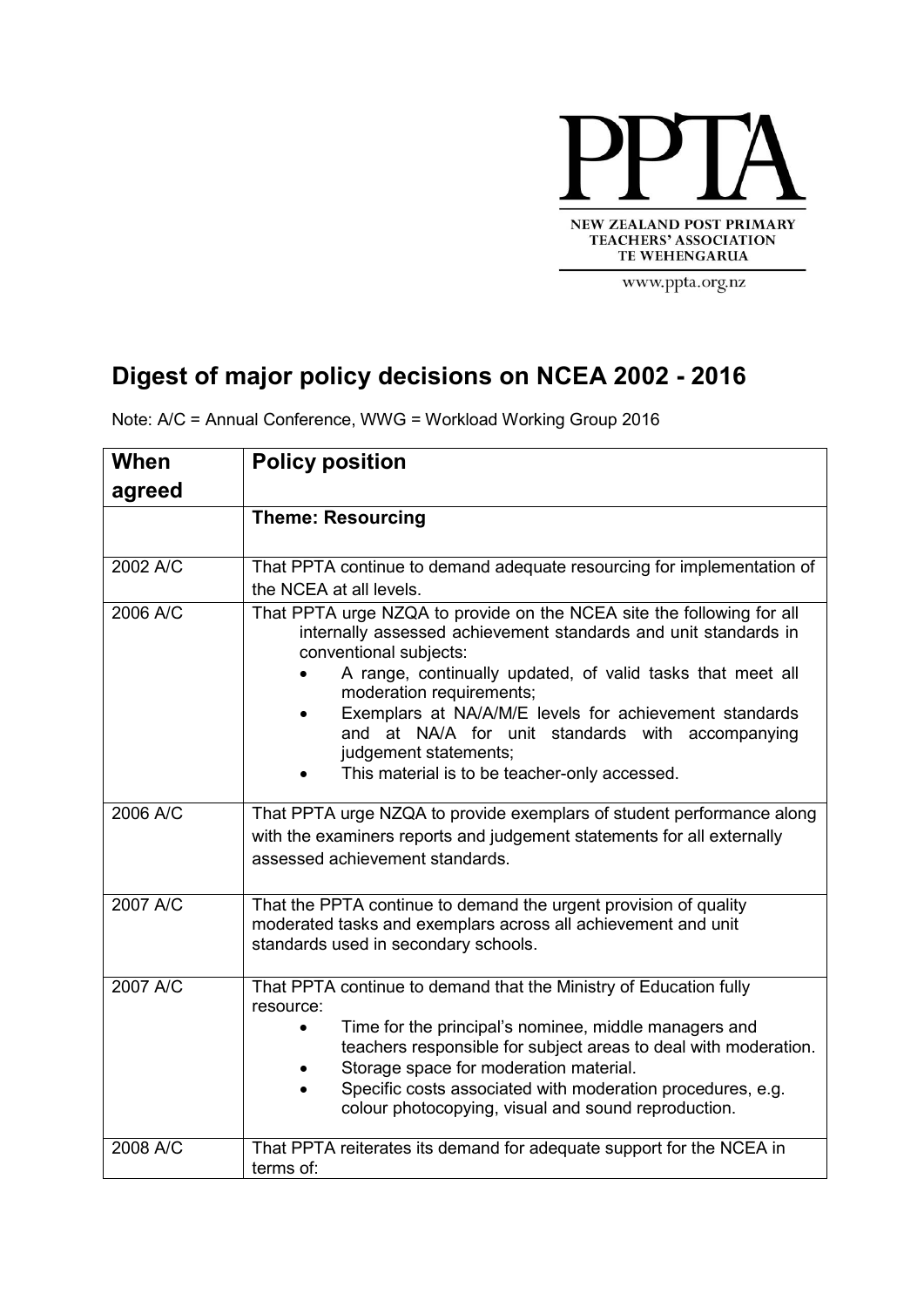|          | reintroduction of the senior subject advisory service, with advisors<br>a.<br>available for all curriculum-related senior subjects;<br>significant improvements in the quality, quantity, range and<br>b.<br>accessibility of professional development to support the NCEA,<br>including for specific target groups such as new, returning and<br>overseas teachers, HODs and teachers in isolated situations;<br>use of full-time moderators and subject specialists to radically<br>C.<br>improve the quantity and quality of sample assessment resources<br>and exemplars of student work available on TKI;<br>investigation of options for providing a secure website for<br>d.<br>assessment resources and exemplars;<br>investigation of options for offering pre-moderation or subject<br>е.<br>expert guidance for teacher-developed assessment tasks;<br>f.<br>staffing improvements to provide time for teachers to develop<br>assessment tasks and carry out internal moderation processes;<br>targeted staffing improvements to provide time for Principal's<br>g.<br>Nominees to carry out their responsibilities;<br>financial assistance being provided to schools<br>h.<br>to cover<br>administration and resourcing costs (e.g. paper storage, even the<br>paper itself).<br>i.<br>NZQA quality assuring assessment resources prior to their being<br>made available to teachers. |  |  |
|----------|----------------------------------------------------------------------------------------------------------------------------------------------------------------------------------------------------------------------------------------------------------------------------------------------------------------------------------------------------------------------------------------------------------------------------------------------------------------------------------------------------------------------------------------------------------------------------------------------------------------------------------------------------------------------------------------------------------------------------------------------------------------------------------------------------------------------------------------------------------------------------------------------------------------------------------------------------------------------------------------------------------------------------------------------------------------------------------------------------------------------------------------------------------------------------------------------------------------------------------------------------------------------------------------------------------------------------------------------------------------------------------------------------|--|--|
| 2010 A/C | That PPTA members call on executive to demand that the government<br>fully fund professional development for new curriculum and qualification<br>changes, beginning with two teacher only days before May 2011 and<br>by further PD days and resources throughout<br>followed<br>the<br>implementation of the curriculum alignment of standards.                                                                                                                                                                                                                                                                                                                                                                                                                                                                                                                                                                                                                                                                                                                                                                                                                                                                                                                                                                                                                                                   |  |  |
| 2010 A/C | That PPTA demand that the Ministry of Education and NZQA in<br>consultation with national subject associations:<br>complete a subject-by-subject audit of assessment changes as<br>i.<br>a result of the Standards Review, including timelines, new<br>requirements, resources, and other supports available; and<br>ii. based on that audit, draw up a plan to provide increased<br>support to subject areas identified as having been adversely<br>affected by assessment changes including the reinstatement of<br>senior subject advisers in subject areas most adversely affected<br>by the changes.                                                                                                                                                                                                                                                                                                                                                                                                                                                                                                                                                                                                                                                                                                                                                                                          |  |  |
| 2010 A/C | That PPTA continue negotiating with the NZQA and MOE to create<br>better support and funding for all internal NCEA assessment.                                                                                                                                                                                                                                                                                                                                                                                                                                                                                                                                                                                                                                                                                                                                                                                                                                                                                                                                                                                                                                                                                                                                                                                                                                                                     |  |  |
| 2011 A/C | That PPTA advises all members that the Teacher Only Days in 2011,<br>2012 and 2013 announced by the Minster are for NCEA curriculum<br>alignment work and should be used solely for that purpose.                                                                                                                                                                                                                                                                                                                                                                                                                                                                                                                                                                                                                                                                                                                                                                                                                                                                                                                                                                                                                                                                                                                                                                                                  |  |  |
| 2016 WWG | That the Ministry and NZQA, with the assistance of subject experts,<br>produce a wider range of high-quality assessment resources focusing on<br>level 2 and 3 standards (both internal and external) which:<br>provide clearer exemplification of grade boundaries<br>emphasise quality rather than quantity of evidence, including<br>$\bullet$<br>guidance on the amount of evidence required (eg indicative word<br>limits)                                                                                                                                                                                                                                                                                                                                                                                                                                                                                                                                                                                                                                                                                                                                                                                                                                                                                                                                                                    |  |  |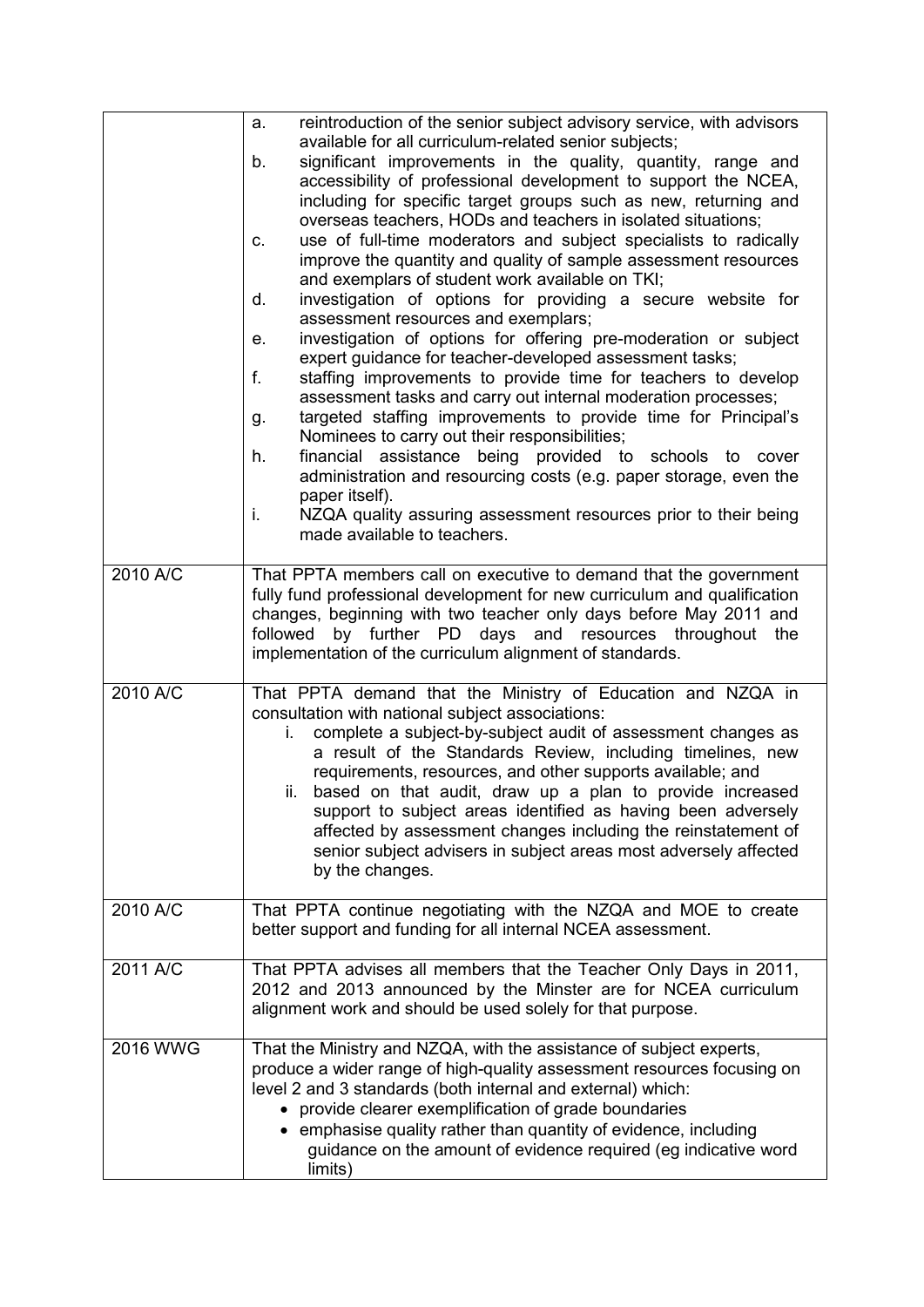|                 | • are readily accessible from a single website<br>promote the assessment of more than one standard within or across<br>subjects and curriculum areas for a particular project and provide<br>indications of units of work into which they could be incorporated.                                                             |  |  |  |  |
|-----------------|------------------------------------------------------------------------------------------------------------------------------------------------------------------------------------------------------------------------------------------------------------------------------------------------------------------------------|--|--|--|--|
| 2016 WWG        | That NZQA continues with the speedy provision of its new web-based<br>application for NCEA moderation and considers what support is needed for<br>its use.                                                                                                                                                                   |  |  |  |  |
| <b>2016 WWG</b> | That NZQA and PPTA work on developing joint advice and guidance for<br>schools on the Principal's Nominee role and ensure it is readily accessible.                                                                                                                                                                          |  |  |  |  |
|                 | <b>Theme: Design/qualification rules</b>                                                                                                                                                                                                                                                                                     |  |  |  |  |
| 2005 A/C        | That PPTA continue to give a high priority to advocating improvements to<br>the design and implementation of the NCEA.                                                                                                                                                                                                       |  |  |  |  |
| 2006 A/C        | That PPTA's support for proposals for change to the design of NCEA be<br>contingent on their being underpinned by robust research and extensive<br>consultation with the profession.                                                                                                                                         |  |  |  |  |
| 2007 A/C        | That PPTA continue to oppose any changes to the NCEA that conflict with<br>the union's eight criteria for a high quality qualifications system.                                                                                                                                                                              |  |  |  |  |
| 2007 A/C        | That PPTA does not support subject endorsement.                                                                                                                                                                                                                                                                              |  |  |  |  |
| 2007 A/C        | That the process of government review must address the disparity of<br>esteem between unit standards and achievement standards.                                                                                                                                                                                              |  |  |  |  |
| 2007 A/C        | That the PPTA oppose reporting of Not Achieved.                                                                                                                                                                                                                                                                              |  |  |  |  |
| 2008 A/C        | the elimination<br>That<br><b>PPTA</b><br>work towards<br><b>of</b><br>the<br>Framework<br>terminologies 'unit standards' and 'achievement standards', and<br>replacing them with the term 'assessment standards' for all Framework<br>standards, regardless of their ownership or the number of grade levels<br>they offer. |  |  |  |  |
| 2008 A/C        | That PPTA's policy position on NCEA certification be that in order to<br>achieve any NCEA certificate at Levels 1, 2 or 3, students must meet<br>Level 1 literacy and numeracy requirements.                                                                                                                                 |  |  |  |  |
| 2016 WWG        | That the Ministry, as part of the review of NCEA in 2018, consider the<br>advantages of reducing the number of credits required to achieve NCEA<br>L.1.                                                                                                                                                                      |  |  |  |  |
|                 | <b>Theme: Workload</b>                                                                                                                                                                                                                                                                                                       |  |  |  |  |
| 2010 A/C        | That PPTA members be encouraged to limit, as from 2011, the number<br>of credits offered in most courses they teach to a maximum of 20.                                                                                                                                                                                      |  |  |  |  |
| 2010 A/C        | That PPTA call on the MOE and NZQA to continue to provide leadership<br>to schools by encouraging that students be offered no more than 20<br>credits in most courses.                                                                                                                                                       |  |  |  |  |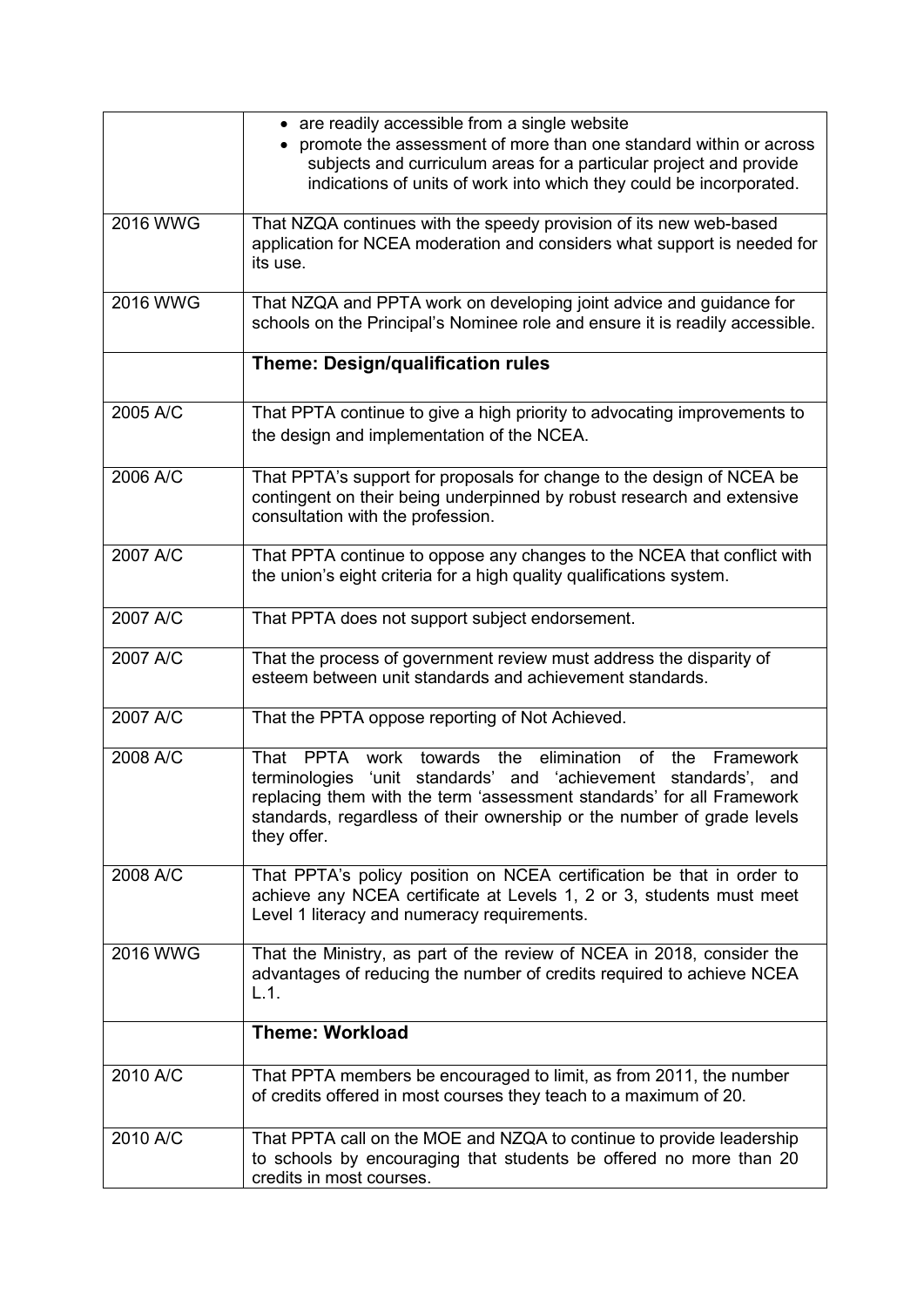| 2010 A/C | That PPTA urgently establish a Taskforce, set up and chaired by the<br>President, to further investigate workload issues around NCEA<br>assessment, and to report to Executive before the end of term 4, 2010<br>on a range of options for addressing NCEA assessment workload.                                                                                               |  |  |  |  |
|----------|-------------------------------------------------------------------------------------------------------------------------------------------------------------------------------------------------------------------------------------------------------------------------------------------------------------------------------------------------------------------------------|--|--|--|--|
| 2010 A/C | That PPTA demand that NZQA commission, in consultation with PPTA,<br>a job-sizing study of the role of Principal's Nominee, to be completed by<br>the end of June 2011.                                                                                                                                                                                                       |  |  |  |  |
| 2010 A/C | That PPTA seek further discussion with tertiary institutions about the<br>implications of the credits maximum guideline.                                                                                                                                                                                                                                                      |  |  |  |  |
| 2010 A/C | That PPTA continue negotiating with the NZQA and MOE to reduce<br>workload created by internal assessment, or fund schools adequately<br>for it instead of merely passing on the costs.                                                                                                                                                                                       |  |  |  |  |
| 2011 A/C | That PPTA endorses the work of NZQA's workload advisory group and<br>demand urgent action to implement all its recommendations.                                                                                                                                                                                                                                               |  |  |  |  |
| 2016 WWG | parties to this Report engage schools<br>That<br>the<br>and<br>the<br>family/whanau/community with messages that NCEA over-assessment<br>is not conducive to high quality learning and work with them to<br>recommend a maximum number of credits in a student's learning<br>programme annually to reduce over-assessment that has an adverse<br>effect on student wellbeing. |  |  |  |  |
| 2016 WWG | That the parties to this Report strongly recommend that schools focus<br>on NCEA assessment in years 12 and 13.                                                                                                                                                                                                                                                               |  |  |  |  |
| 2016 WWG | That the parties to this report produce a pan-organisation poster that<br>makes clear how NCEA workload can be reduced.                                                                                                                                                                                                                                                       |  |  |  |  |
| 2016 WWG | That NZQA provide information about NCEA assessment rules and<br>procedures that is readily accessible and clear for all teachers to equip<br>them to address any over-engineering or poor assessment practice in<br>their schools, including making NCEA Myth Busters far more prominent<br>and locatable on NZQA website.                                                   |  |  |  |  |
| 2016 WWG | That the parties to this report actively discourage excessive NCEA<br>assessment and moderation practices. This should include using<br>Managing National Assessment (MNA) reports to clearly indicate where<br>schools are over-engineering.                                                                                                                                 |  |  |  |  |
| 2016 WWG | That NZQA, as part of providing high quality support for Principals'<br>Nominees on managing quality assurance at the school level, reviews<br>this support with a view to equipping Principals' Nominees to remove<br>any instances of over-engineering in their schools.                                                                                                    |  |  |  |  |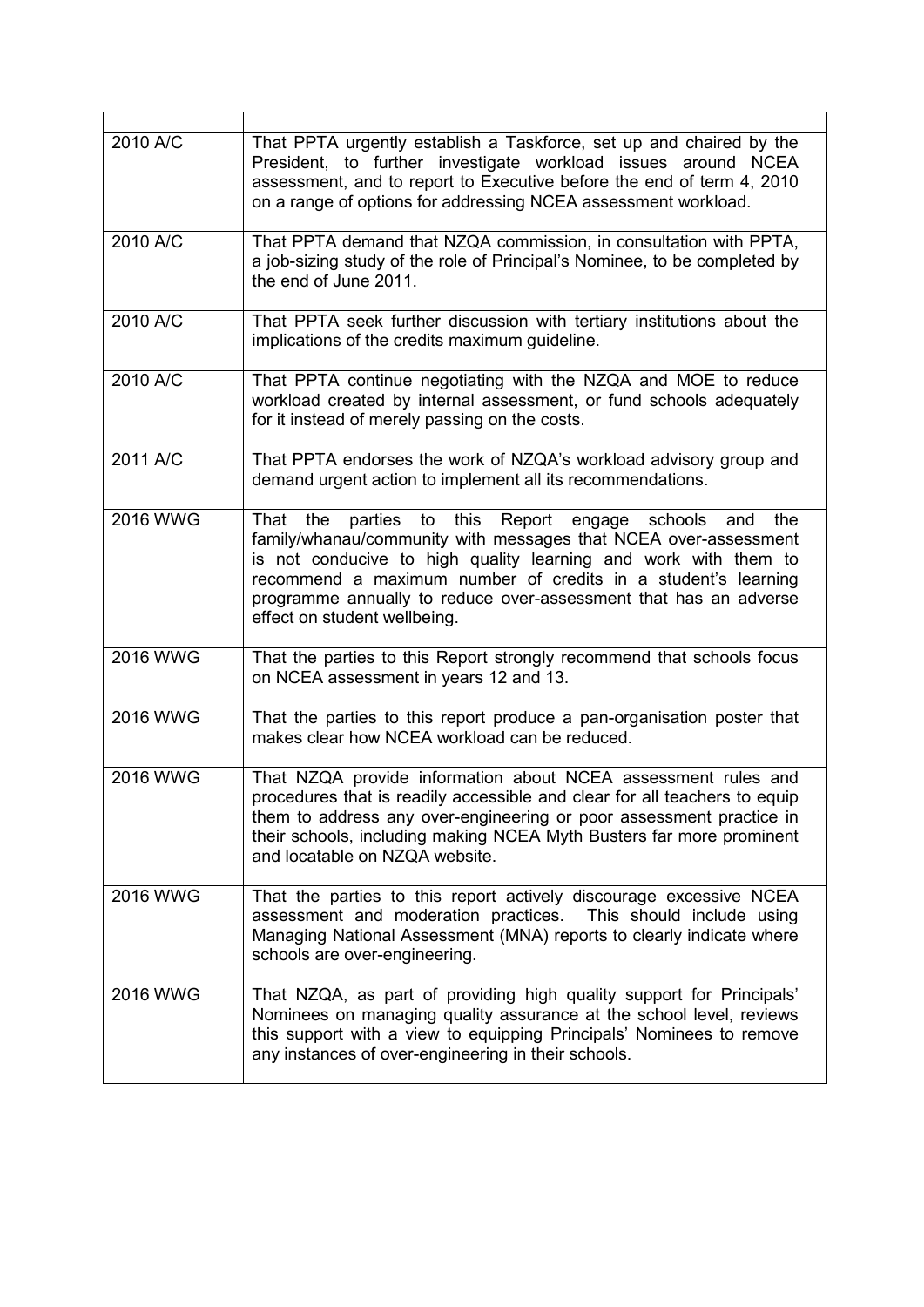| 2016 WWG                 | That NZQA and the Ministry revise their website information, guidelines,<br>forms, cover sheets etc to clarify and quantify their expectations and<br>requirements for NCEA moderation and assessment.                                                                                                                                                                                                                                                                                                                                                                                                                                                                                                                                                                                                                                                                                                                           |  |  |  |
|--------------------------|----------------------------------------------------------------------------------------------------------------------------------------------------------------------------------------------------------------------------------------------------------------------------------------------------------------------------------------------------------------------------------------------------------------------------------------------------------------------------------------------------------------------------------------------------------------------------------------------------------------------------------------------------------------------------------------------------------------------------------------------------------------------------------------------------------------------------------------------------------------------------------------------------------------------------------|--|--|--|
| 2016 WWG                 | That NZQA pursue, as a high priority, consideration of whether<br>expectations about 'sufficiency' of NCEA moderation could be reduced.                                                                                                                                                                                                                                                                                                                                                                                                                                                                                                                                                                                                                                                                                                                                                                                          |  |  |  |
|                          | <b>Theme: Privatisation</b>                                                                                                                                                                                                                                                                                                                                                                                                                                                                                                                                                                                                                                                                                                                                                                                                                                                                                                      |  |  |  |
| 2005 A/C                 | That PPTA support the goal of a high quality publicly funded qualifications<br>system for New Zealand students, and oppose the offering of Cambridge<br>International Examinations in New Zealand schools.                                                                                                                                                                                                                                                                                                                                                                                                                                                                                                                                                                                                                                                                                                                       |  |  |  |
| 2015 A/C                 | That PPTA continue to resist privatisation of education in all its forms,<br>including the use of private companies to implement NZQA's digital<br>assessment agenda.                                                                                                                                                                                                                                                                                                                                                                                                                                                                                                                                                                                                                                                                                                                                                            |  |  |  |
|                          | <b>Theme: Other/General</b>                                                                                                                                                                                                                                                                                                                                                                                                                                                                                                                                                                                                                                                                                                                                                                                                                                                                                                      |  |  |  |
| $2002$ A/ $\overline{C}$ | That PPTA calls on the Ministry of Education to commission an ongoing<br>independent review of the NCEA by assessment experts.                                                                                                                                                                                                                                                                                                                                                                                                                                                                                                                                                                                                                                                                                                                                                                                                   |  |  |  |
| 2008 A/C                 | That PPTA encourage work to be done on the development of a<br>nationally standardised format of the leaver profile that recognises a<br>wider range of student achievements than those reflected in their<br>Record of Achievement.                                                                                                                                                                                                                                                                                                                                                                                                                                                                                                                                                                                                                                                                                             |  |  |  |
| 2008 A/C                 | That PPTA demand that at secondary level the ministry stage the<br>mandating of implementation of the NZ Curriculum, with Years 7-10 in<br>2010, Year 11 in 2011, Year 12 in 2012, and Year 13 in 2013, and that<br>revised assessment standards be registered for use in accordance with<br>that timeline.                                                                                                                                                                                                                                                                                                                                                                                                                                                                                                                                                                                                                      |  |  |  |
| 2010 A/C                 | That PPTA energetically advance its plan for change management, as<br>enunciated in the paper, as a blueprint for handling all Ministry and<br>NZQA initiated changes in the future.                                                                                                                                                                                                                                                                                                                                                                                                                                                                                                                                                                                                                                                                                                                                             |  |  |  |
| 2015 A/C                 | That PPTA's continued support for the NCEA requires the following:<br>Abolition of percentage achievement targets because they are<br>a.<br>dangerously inconsistent with the principles of standards-based<br>assessment:<br>Decisive action by NZQA to address issues of levelling and credit<br>b.<br>parity between standards across the Framework.<br>Significant reduction in moderation requirements, both for internally<br>C.<br>assessed standards and for practice assessments for externally<br>assessed standards.<br>Consistent, clear and timely feedback from NZQA to teachers across<br>d.<br>all subjects.<br>No further changes in NCEA structure and processes unless they<br>е.<br>are guaranteed to reduce student and teacher workload.<br>Active engagement by the Ministry and NZQA, in consultation with<br>f.<br>PPTA, to seek actual reductions in the current workload of students<br>and teachers. |  |  |  |